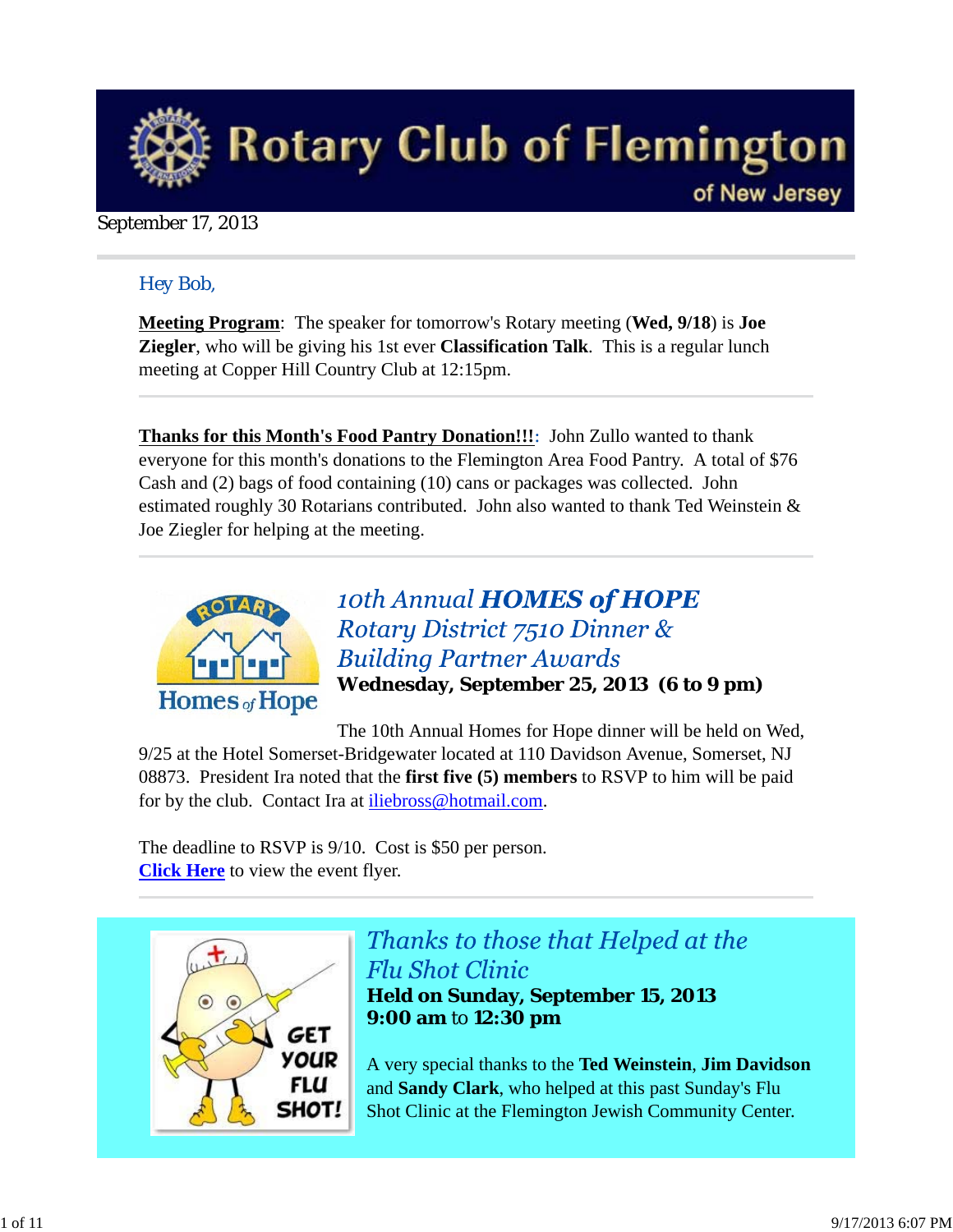Terry noted that there were approximately 175 people that attended the flu / vaccination clinic. We also collected about 12 bags of food and \$14 for the food pantry.

## **Click to Download event Flyer with Upcoming Flu Clinic Dates**

### **2013 Flu Clinic Dates and Locations:**

**Sunday, September 15, 2013 9am - 12:30pm** Flemington Jewish Community Center 5 Sergeantsville Road, Flemington, NJ

**Tuesday September 17, 2013 9:30am - 10:30 am** Our Lady of Lourdes Church 390 County Road 523, Whitehouse Station, NJ

### **Wednesday, September 18, 2013 4:00pm- 5:30pm**

Lower Valley Presbyterian Church 445 County Road 513, Califon, NJ

**Saturday September 21, 2013 9:00am - 12:30pm** Clinton Fire House Main St, Clinton, NJ

**Sunday, September 22, 2013 9:00am - 11:30am**

St Edward's Parish, 61 Mill St, Milford, NJ

## Thank-You from Kathy Guzman of First Book of Hunterdon

The following is a thank you letter that we received from Kathy Guzman of First Book in follow-up to the program they gave at the 9/11 club meeting:

### **Dear Rotary Club of Flemington**,

Thank you for listening to the First Book story at the Rotary Club meeting last week. We appreciate your valuable time and your attention. It was very encouraging for us to hear your words of support for First Book. Thank you as well for a delicious lunch! Click Here to see a "one-pager", which provides key information about First Book-Hunterdon. Please pass it on to anyone who might be interested in supporting First Book, volunteering, or simply learning more about us. Gratefully, Kathy Guzman & Barbara Mastrianni, First Book- Hunterdon County Advisory Board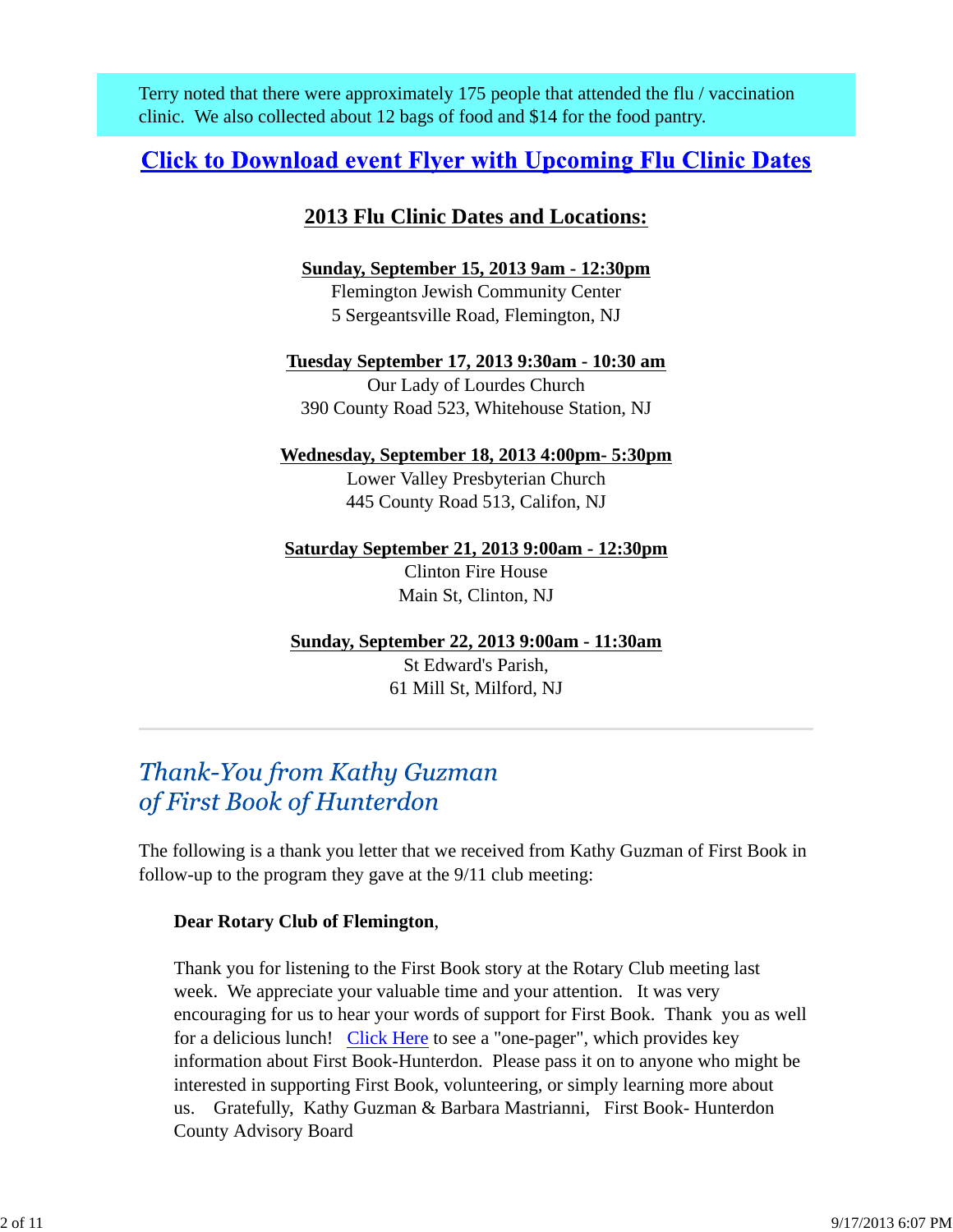Kathy Guzman First Book of Hunterdon County Advisory Board Eml: kaguzman@comcast.net Cel(908) 319-0618



## **Flemington Rotary Donates** \$3000 to Animal Alliance

At the 9/4/2013 Club Meeting, the Rotary Club of Flemington presented a **\$3000** check to **Animal Alliance**. The donation was made from the proceeds of the 2013 Rotary Bark in the Park Dog Walk event.

Pictured from Left to Right: Jim Davidson, Lynn Hyman, Anne Trinkle and Ira Liebross. (Photo by the Rev. Dr. Herb Bohler.

# Jeff Mattison is being presented with the 2013 Outstanding Community Service Award

### **Thursday, September 26, 2013**

Mangia Bene - 250 Highway 202, North, Flemington, NJ

Jeff Mattison, who is a prior member of the Flemington Rotary Club, is being honored with the **2013 Outstanding Community Service Award**. If anyone is interested in attending, please Click Here to download the event invitation. Congratulations, Jeff!!!

### **COUNTRY BARN DANCE & BBQ** *to benefit Volunteer Guardianship One on One* **Saturday, September 28** from **6pm to 10pm** At Harrie & Cheryl Copeland's Farm 435 Route 604 - Sergeantsville, NJ 08557

Volunteer Guardianship One on One (VGOO) will be hosting its 1st Annual Barn Dance and BBQ event on Saturday, September 28, from 6 pm to 10 pm.

Volunteer Guardianship One on One is a Hunterdon County non-profit, which provides volunteers to act as guardians for those who have no family to act on their behalf. It recruits members of the community and trains them to help those who are unable to help themselves. The organization has been active for the past fifteen years and currently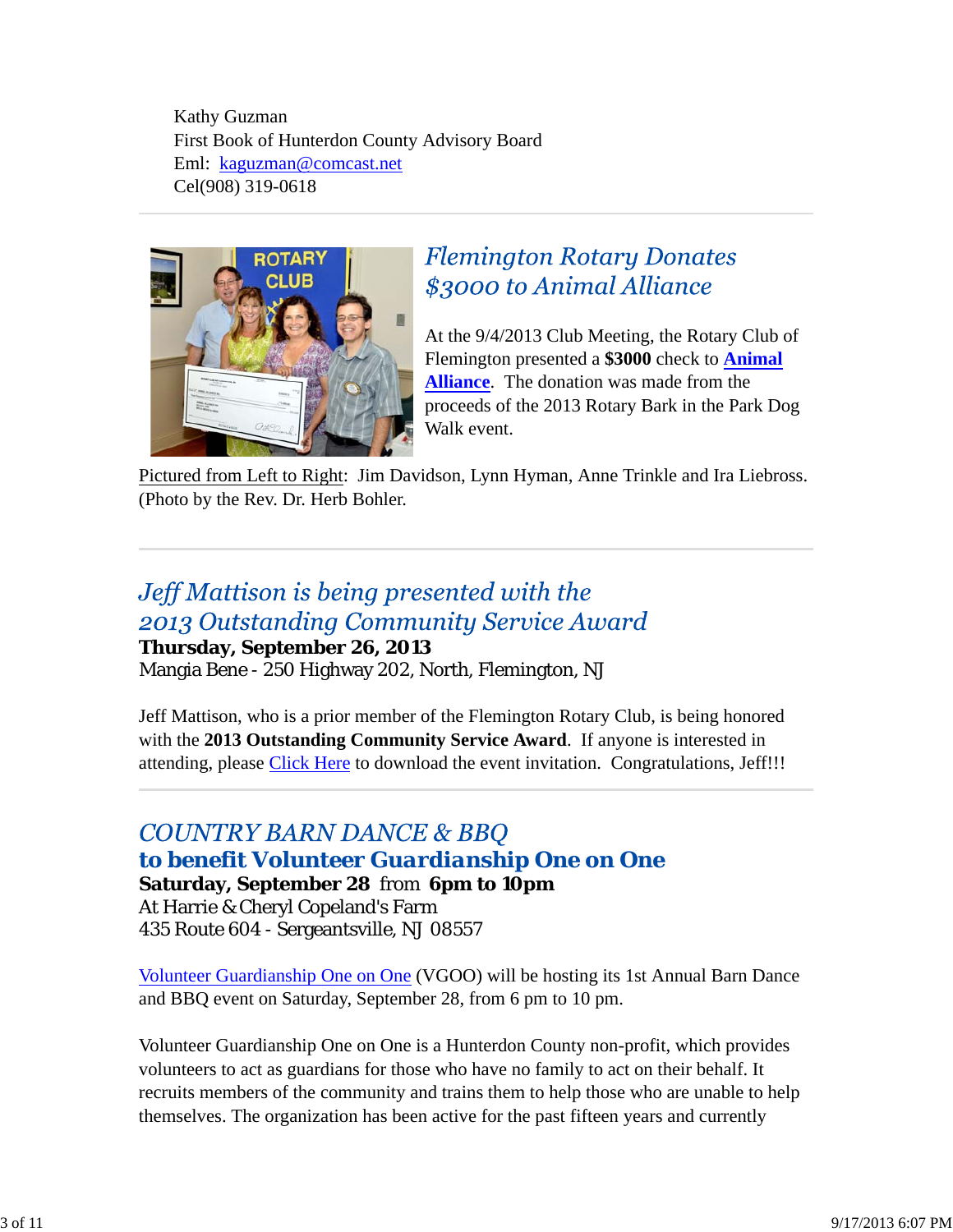provides assistance to approximately thirty wards.

The Barn Dance and BBQ will be held on the Copeland Farm in Sergeantsville. Live music will be by **SunDog**. Sponsorship opportunities are available.

Tickets are **\$50** each and the proceeds will go to supporting VGOO's work.

For more information and to purchase tickets visit www.volunteerguardianship.org, or email jungecfp@gmail.com. **Click Here** to download an event flyer.



90th Anniversary Party Rotary Club of Flemington, NJ **Sunday, October 6th at 4pm** At Harrie & Cheryl Copeland's Farm 435 Route 604 - Sergeantsville, NJ 08557

Jim Davidson announced that planning is under way for a party to celebrate the 90th Anniversary of the Rotary Club of Flemington. Jim noted the Fellowship Committee is talking about live music and having the event catered. Any and all former Flemington Rotarians and their wives will be invited. More information to follow.



## 39th Annual **PANCAKE DAY & KIDS EXPO**

**Saturday, October 26 from 7am to 1pm** H.C.H.R.S. Commons 29 Junction Road - Flemington, NJ 08822

If you enjoy a great family event and lot's of

delicious pancakes, then plan to attend Flemington Rotary's 39th Annual Pancake Day & Kids Expo on Saturday, October 26 from 7:00 am to 1:00 pm. Click here for more info.

# 17th Annual EAT, DRINK & SHARE

**Monday, November 4, 2013** The Pines Manor, 6pm to 9pm 2085 State Route 27, Edison, NJ 08817

Our club annually takes a table of (10) with additional tickets available for purchase. If anyone is interested in attending, please contact President Ira at iliebross@hotmail.com. The first ten complimentary tickets will go to the first people that request them. Once the complimentary tickets are gone, additional tickets will be available for purchase at \$50 in advance or \$60 at the door.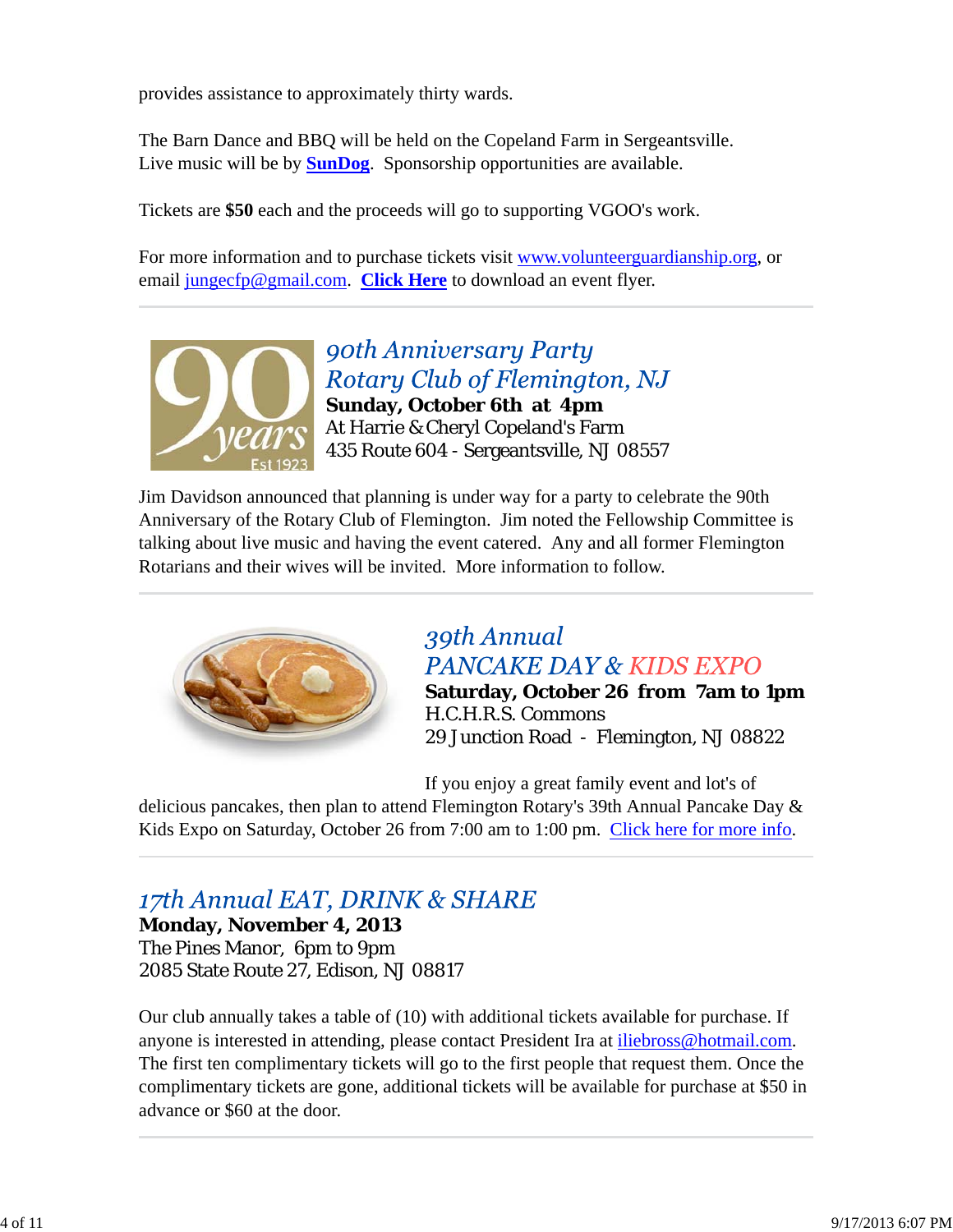

As you know, the Rotary Club of Flemington is a member of the H.C. Chamber of Commerce. This enables all Rotarians the ability to attend a Chamber function as a "member". If someone asks you what your business is, you would explain that you are a member representing the Rotary Club of Flemington. Click Here to visit the Chamber website for a listing of upcoming events.

# **Chamber ELC Breakfast with Lt. Governor Kim Guadagno**

 **Wednesday, October 2, 2013 8 AM Beaver Brook Country Club**

**Lt. Governor and Secretary of State Kim Guadagno** will address the Hunterdon County Chamber of Commerce and the New Jersey Business & Industry Association (NJBIA) at the monthly Employer Legislative Committee (ELC) Breakfast.

Kim Guadagno was elected New Jersey's first Lieutenant Governor in November 2009 and was sworn into office on January 19, 2010. In addition to serving as the Lt. Governor, Kim Guadagno serves as the 33rd Secretary of State.

The cost to attend the breakfast is \$25 for Chamber and NJBIA members and \$30 for non-members.

**Click here to View Event Flyer.**

**Click here to Register to Attend.**

# **Speakers or Meeting Programs Being Sought**

We are seeking ideas for upcoming meeting programs and speakers. If anyone has any ideas or thoughts, please pass them onto Mick Schaible. **Click here** to generate an email directly to Mick.

# **Rotary District 7510 News**

**Rotary and Rutgers Project - "Growing Lives One Seed at a Time"** is a unique garden pilot initiative involving the partnership of Rotary International and Rutgers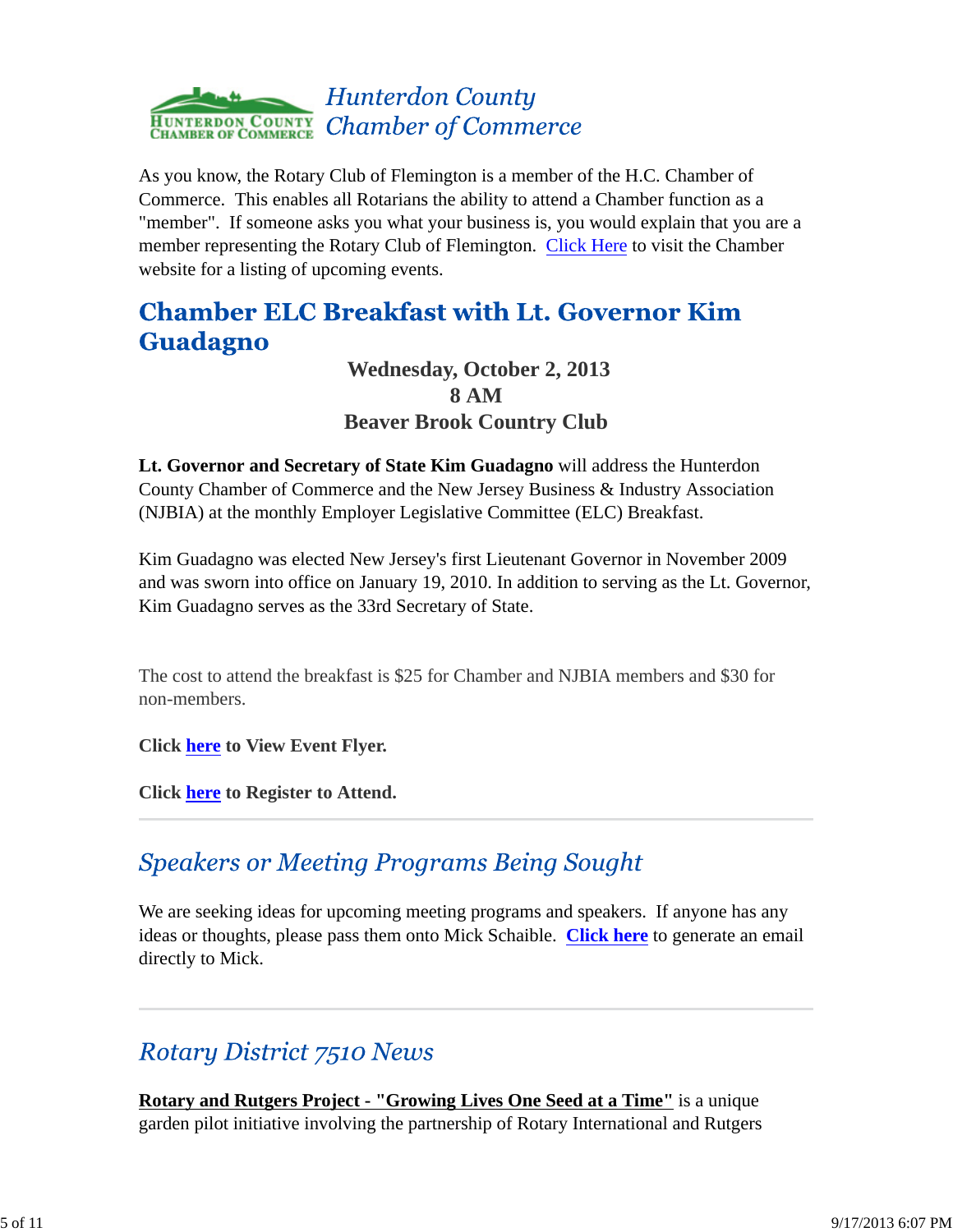University and its Entities in 5 counties throughout Central New Jersey. The partnership is committed to focusing on providing opportunities for accommodating a broad spectrum of audiences, with varying and diverse limitations, ages, and abilities via Enabling Gardens. The partnership will plan, design, introduce, and implement Enabling Garden Spaces, which by definition are growing environments that invite and permit participation by various individuals or groups. Who can benefit? Answer: People of all ages at any stage of life. **Click Here to Read More**

### **District 7510 News**: **Click Here to View the Current 2013 District News**

## **Upcoming Dates to Note**

#### **Summary of Upcoming Club Meeting Programs:**

Wed, 9/18: Joe Ziegler: Classification Talk Wed, 9/25: Chip Paillex: America's Grow A Row

Wed, 10/02: Open Wed, 10/09: Open Wed, 10/16: Andy Alpaugh - Evolution of a Christmas Tree Farm (projector & screen) Wed, 10/23: Open Wed, 10/30: Open (**5th Wednesday Meeting**)

Next RCOF Board Meeting: Thurs, 10/3/2013 at 6:00 PM (usually the 1<sup>st</sup> Thursday). **Next Membership Meeting**: Wed, 10/9/2013 at 1:30 PM (usually the 2<sup>nd</sup> Wednesday).

#### **Upcoming RCOF Club Events, Fundraisers, Fellowship Events, Etc**.:

Sun, 10/06...............**RCOF 90th Anniversary Party**

Sat, 10/26............... **Pancake Day** at H.C.R.H.S. Commons

### **Rotary District 7510 Events & Functions:**

|                                   | Mon, 10/7 <b>Vocational Assembly</b> at the Pines Manor, Edison             |
|-----------------------------------|-----------------------------------------------------------------------------|
|                                   | Mon, $11/4$ <b>Eat, Drink &amp; Share</b> - The Pines Manor, Edison (6-9pm) |
| May 2-3, 2014 District Conference |                                                                             |

**COMMITTEE LIST**: Click the link for a listing of all current Club Committee's and its members.

### **Login-In to the "Members Only" Section of the website to view**:

1) Past E-MONGER & NEWSMONGER ISSUES: Click to view past issues. Began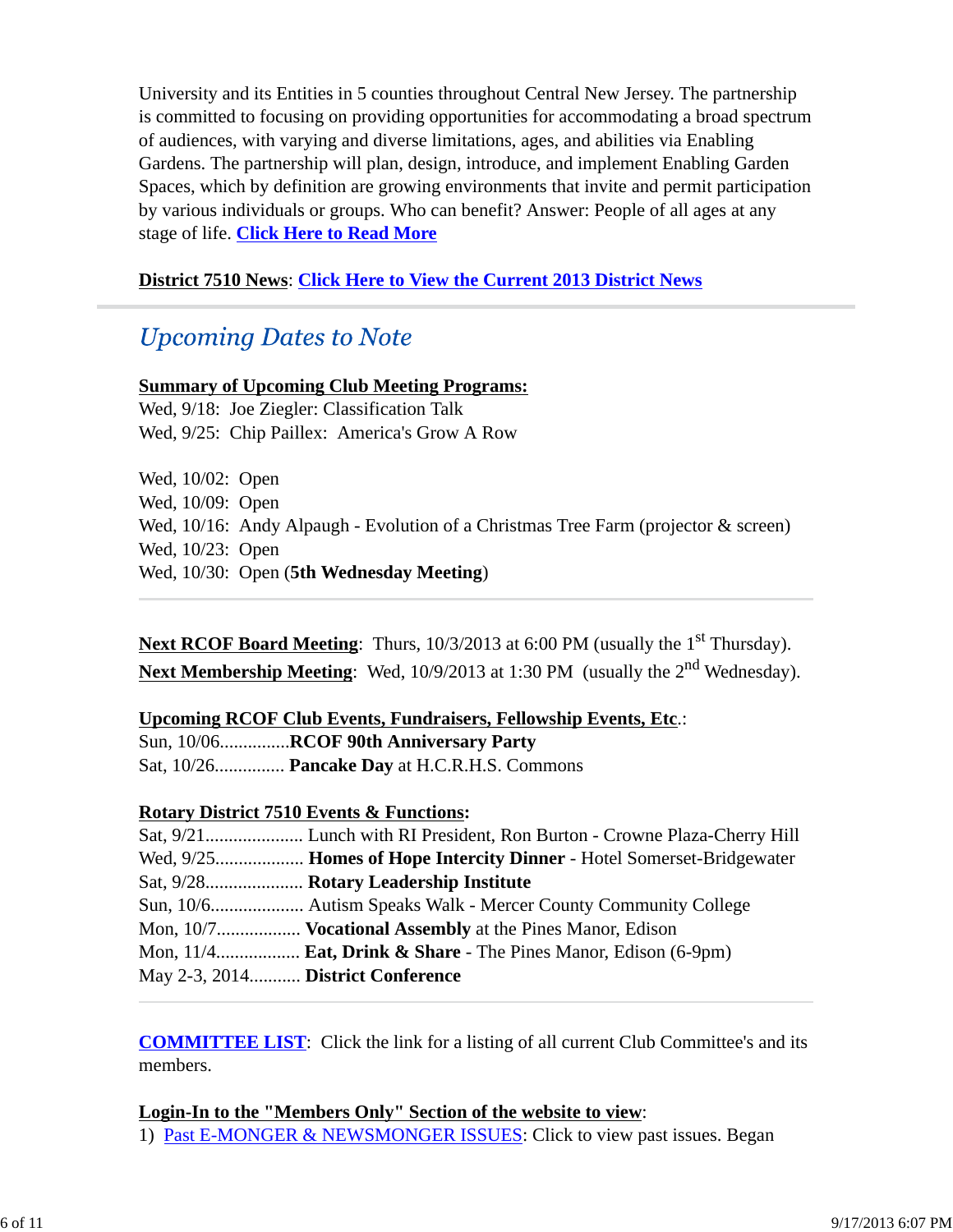Aug. 9, 1950.

2) New Member Information: Do you have someone you think would be a good potential member? If so, please contact Membership Committee Chair Joe Ziegler to learn the process prior to initiating an application. In the meanwhile, click the link for information on the club and financial requirements.

3) RCOF Membership Proposal Form: Click the link to download the "Membership Proposal Form".

#### **Rotary Website Links**:

Rotary International: www.Rotary.org Rotary District 7510: www.RotaryNJ.org

**Nearest Rotary Club Meetings**: As A Rotarian, you are Welcome to attend a Rotary Club meeting anywhere in the world. Click here for some nearby Rotary meetings.

### RI President's Call for Action in **2013-2014**: **"Engage Rotary, Change Lives"**

## **Rotary Club of Flemington - Our 90th Year**

Founded October 3, 1923 \* Charter #1529 \* District 7510

| President                                | <b>Ira Liebross</b>                         |  |  |
|------------------------------------------|---------------------------------------------|--|--|
| President-Elect                          | <b>Lynn Hyman</b>                           |  |  |
| Secretary                                | <b>Michele Kavanagh</b>                     |  |  |
| Treasurer, General                       | <b>Bob Newland</b>                          |  |  |
| Treasurer, Lunch                         | <b>D.J.</b> Wright                          |  |  |
| <b>Board Members</b>                     | Karen Widico (immediate past president)     |  |  |
|                                          | <b>Jim Davidson</b>                         |  |  |
|                                          | <b>Nancy Kahl</b>                           |  |  |
|                                          | Mick Schaible                               |  |  |
|                                          | <b>Chris Venditti</b>                       |  |  |
| Sergeant-at-Arms                         | <b>Tom Fisher</b>                           |  |  |
| <b>RI</b> President                      | Ron D. Burton (Norman, Oklahoma, USA)       |  |  |
| District Governor (DG)                   | Tulsi R. Maharjan (Branchburg, NJ)          |  |  |
| District Governor Elect (DGE)            | Melvin I. Kevoe "Mel" (Springfield, NJ)     |  |  |
| District Governor Nomimee (DGE)          | <b>Hal Daume</b> (Berkeley Heights, NJ)     |  |  |
| <b>Assistant District Governor (ADG)</b> | Michael Toscani (Lambertville-New Hope, PA) |  |  |

Club Meetings: **Wednesday, 12:15 pm, Copper Hill Country Club**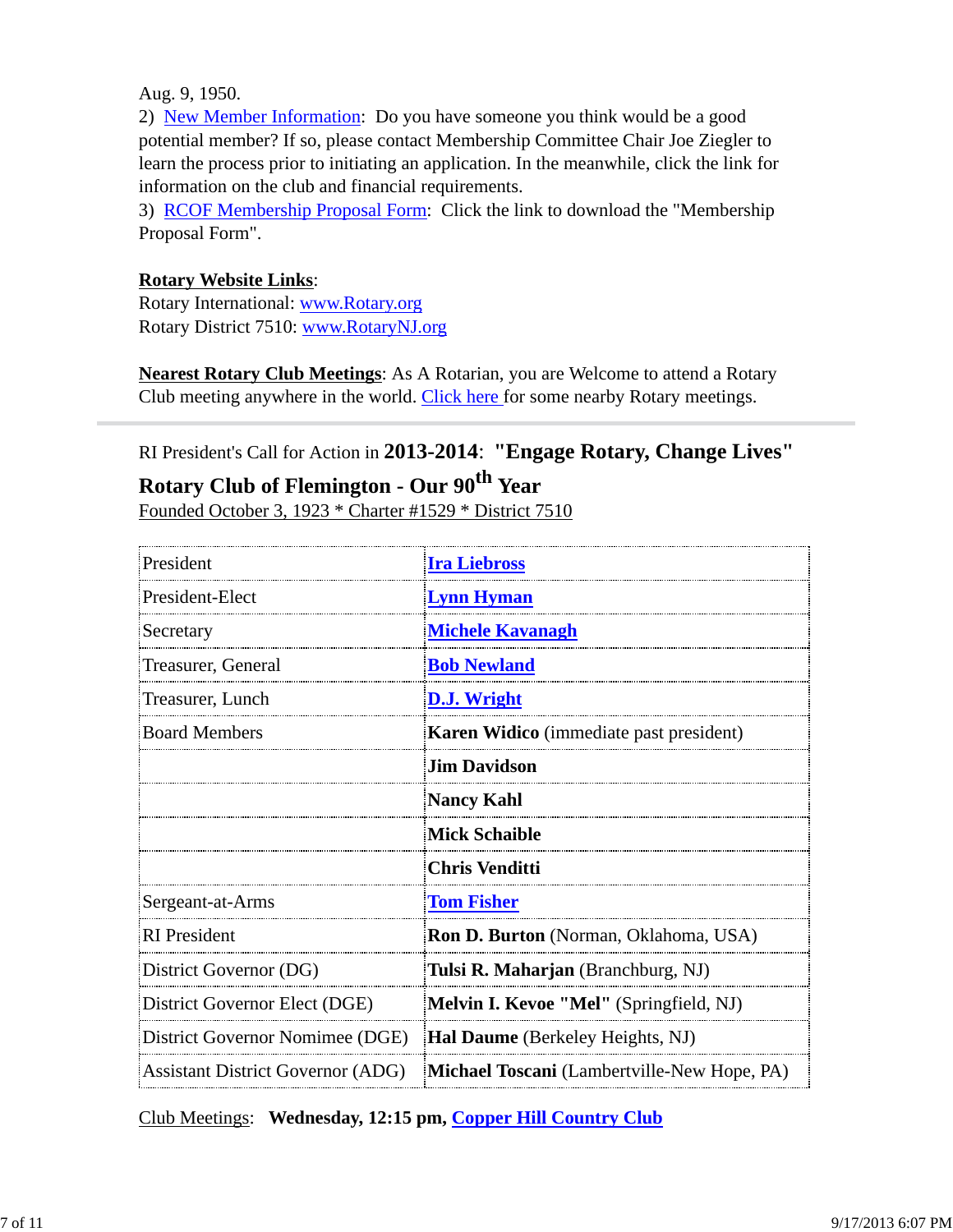### 100 Copper Hill Road, Ringoes 08551 Board Meetings: **First Thursday of the month, 6:00 pm**



**MISSION STATEMENT**: The mission of Rotary International is to assist and guide Rotarians and Rotary clubs to accomplish the Object of Rotary to ensure Rotary's continuing relevance and to help build a better world, emphasizing service activities by individuals and groups that enhance the quality of life and human dignity, encouraging high ethical standards, and creating greater understanding among all people to advance the search for peace in the world.

**THE OBJECT OF ROTARY**: The object of Rotary is to encourage and foster the ideal of service as a basis of worthy enterprise and, in particular, to encourage and foster:

**1st**: The development of acquaintance as an opportunity for service;

**2nd**: High ethical standards in business and professions, the recognition of the worthiness of all useful occupations, and the dignifying of each Rotarian's occupation as an opportunity to serve society;

**3<sup>rd</sup>**: The application of the ideal of service in each Rotarian's personal, business and community life;

**4th**: The advancement of international understanding, goodwill, and peace through a world fellowship of business and professional persons united in the ideal of service.

**THE 4-WAY TEST**: "Of the things we think, say or do:

**1st**: Is it the Truth? 2<sup>nd</sup>: Is it Fair to all concerned?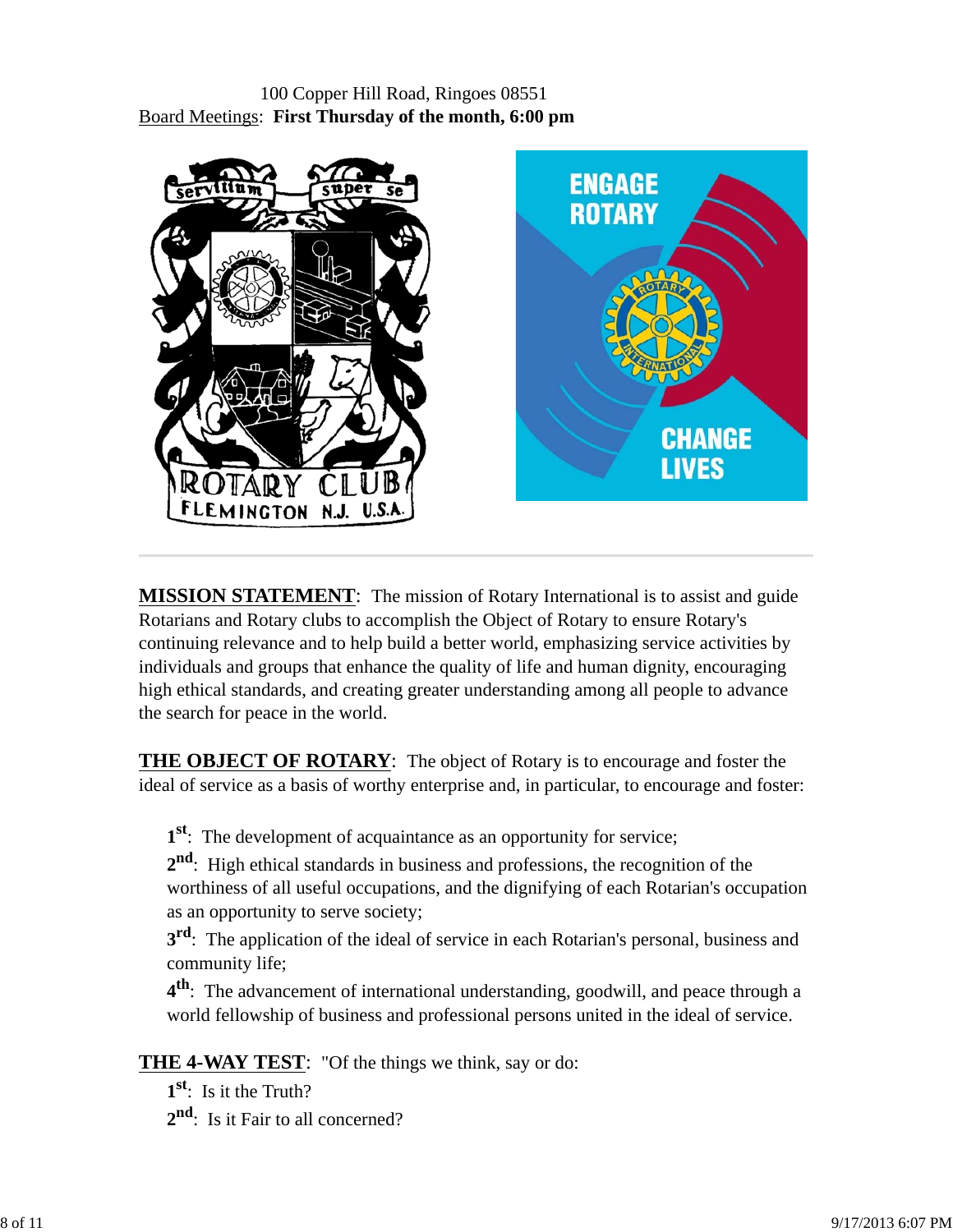- **3rd**: Will it build goodwill and better friendships?
- **4th**: Will it be beneficial to all concerned?"

#### **ROTARY's AVENUE'S OF SERVICE**:

**1)** Through **Club Service**, we have fun, build lasting friendships, and make sure that our club runs well.

**2)** Through **Vocational Service**, we volunteer our professional skills to serve others and promote integrity in everything we do.

**3)** Through **Community Service**, we address local needs and work with our community to bring lasting improvements.

**4)** Through **International Service**, we meet humanitarian needs around the globe and promote world understanding and peace.

**5)** Through **Youth Service**, we work with young people to help them become the next generation of leaders, visionaries, and peacemakers.

### **2013-2014 CLUB MEMBER ROSTER - Rotary Club of Flemington, NJ**: **Current Number of Members: 47**

| <b>Rotarian</b>                      | <b>Member</b><br><b>Since</b> | <b>Classification</b>           |
|--------------------------------------|-------------------------------|---------------------------------|
| Black, Bruce B.                      | 2007                          | <b>Health and Fitness</b>       |
| Bohler, Herbert C. (Herb)            | 1977                          | <b>Specialty Advertising</b>    |
| Chittenden, Robert L. (Bob)          | 2003                          | M.E.F.P. Consulting Engineering |
| Clark, Arthur L. (Sandy)             | 1987                          | Printing                        |
| Copeland, Harrie E. III              | 1976                          | Auctioneering/Banking           |
| Davidson, James G. (Jim)             | 2002                          | <b>Rubber Products</b>          |
| Ferrari, Frederick J. (Fred)         | 1964                          | Orthodontia                     |
| Fisher, Charles H. (Charlie)         | 1961                          | <b>Funeral Services</b>         |
| Fisher, Thomas H. (Tom)              | 2012                          | Property & Casualty Insurance   |
| Harrison, Jeffrey (Jeff)             | 1996                          | Psychotherapy                   |
| Hennessy, Jr., Richard (Rich)        | 2010                          | <b>Financial Advisor</b>        |
| Hyman, Lynn                          | 2010                          | <b>Retail Banking</b>           |
| Johnston, David W. (Dave)            | 2011                          | Financial Advisor               |
| Kahl, Nancy                          | 2012                          | Massage Therapy                 |
| Kamnitsis, Christopher P.<br>(Chris) | 2001                          | <b>Financial Planning</b>       |
| <b>Kavanagh, Michele</b>             | 2013                          | <b>Community Banking</b>        |
| Liebross, Ira                        | 1997                          | <b>Family Medicine</b>          |
| Loew, Darren                         | 2002                          | Orthodontics                    |
| Martin, Teresa (Terry)               | 1993                          | Solid Waste/Recycling           |
| Mazujian, Harry                      | 2004                          | Clergy                          |
| McWilliams, Nancy                    | 1992                          | Psychotherapy                   |
| Metz, Kim                            | 2007                          | <b>Technical Education</b>      |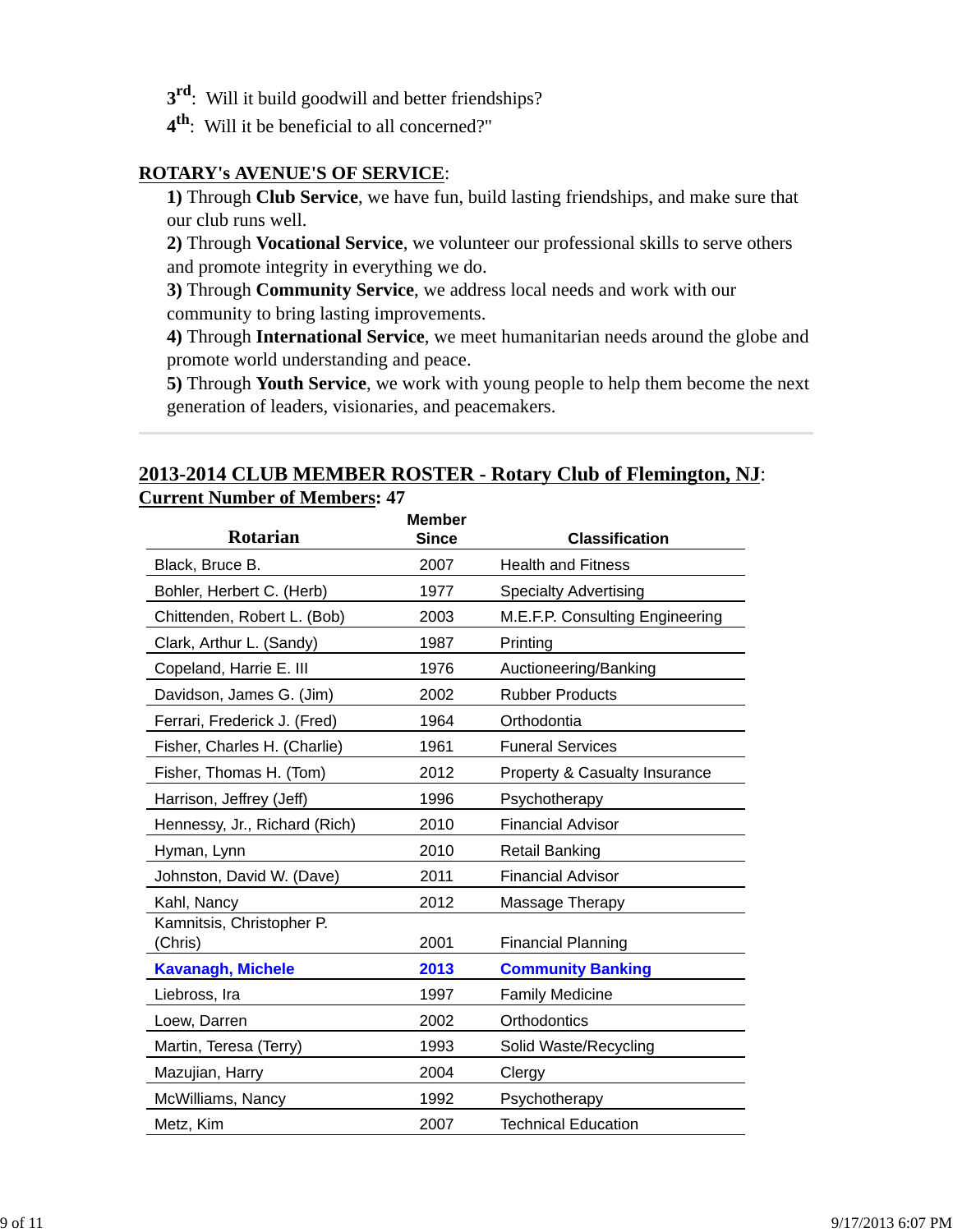| Muller, George D.                | 1964 | <b>Cut Glass Manufacturing</b> |
|----------------------------------|------|--------------------------------|
| Nastasi, William (Bill)          | 1996 | <b>General Contracting</b>     |
| Newland, Robert D. (Bob)         | 1998 | Insurance                      |
| Ownes, Terry M.                  | 1987 | <b>Floor Covering</b>          |
| Parente, Steven (Steve)          | 2005 | Classification                 |
| Phelan, Christopher J. (Chris)   | 2009 | <b>Chamber Of Commerce</b>     |
| Randolph, R. Wayne               | 1982 | Veterinary Medicine            |
| Reinbacher, Otto A.              | 1997 | Clergy                         |
| Rogow, Stephen S. (Steve)        | 1973 | Orthodontics                   |
| Schaible, R. Michael (Mick)      | 1998 | <b>Appraisal Services</b>      |
| Skowronek, Kenneth J. (Ken)      | 1994 | <b>Family Law</b>              |
| Sollner, Richard F. (Dick)       | 1962 | Air Transportation             |
| Stothoff, Richard H. (Dick)      | 1966 | Sanitary Engineering           |
| <b>Stout, Deborah (Debbie)</b>   | 2013 | <b>Retail Banking</b>          |
| Thatcher, Thomas P. (Tom)        | 2006 | <b>Professional Planning</b>   |
| Venditti, Christopher C. (Chris) | 2009 | <b>Automotive Distribution</b> |
| Weinstein, Theodore H. (Ted)     | 1994 | <b>Pulmonary Medicine</b>      |
| Widico, Karen A.                 | 1997 | <b>Public Health Services</b>  |
| Williams, Gwen                   | 1991 | Purchasing/Manufacturing       |
| Wise, Robert (Bob)               | 1992 | <b>Hospital Administration</b> |
| Woske, Harry                     | 1977 | Cardiology                     |
| Wright, Daniel J. (D.J.)         | 2003 | <b>Funeral Services</b>        |
| Zanetti, Edward G. (Ed)          | 1971 | Plumbing & Heating             |
| Ziegler, Joseph E. (Joe)         | 1988 | <b>Investment Advisor</b>      |
| Zullo, John J. (Johnnie)         | 1987 | <b>Chemical Engineering</b>    |

Yours in Rotary Service! Bob Chittenden

**Rotary Club of Fleminton, NJ** PO Box 751 - Flemington, NJ 08822 www.FlemingtonRotaryNJ.org

Providing "Service Above Self" Since 1923



**Forward this email**



Try it FREE today.

SafeUnsubscribe

This email was sent to bchittenden@jarengineering.com by bchittenden@jarengineering.com Update Profile/Email Address | Instant removal with SafeUnsubscribe™ | Privacy Policy.